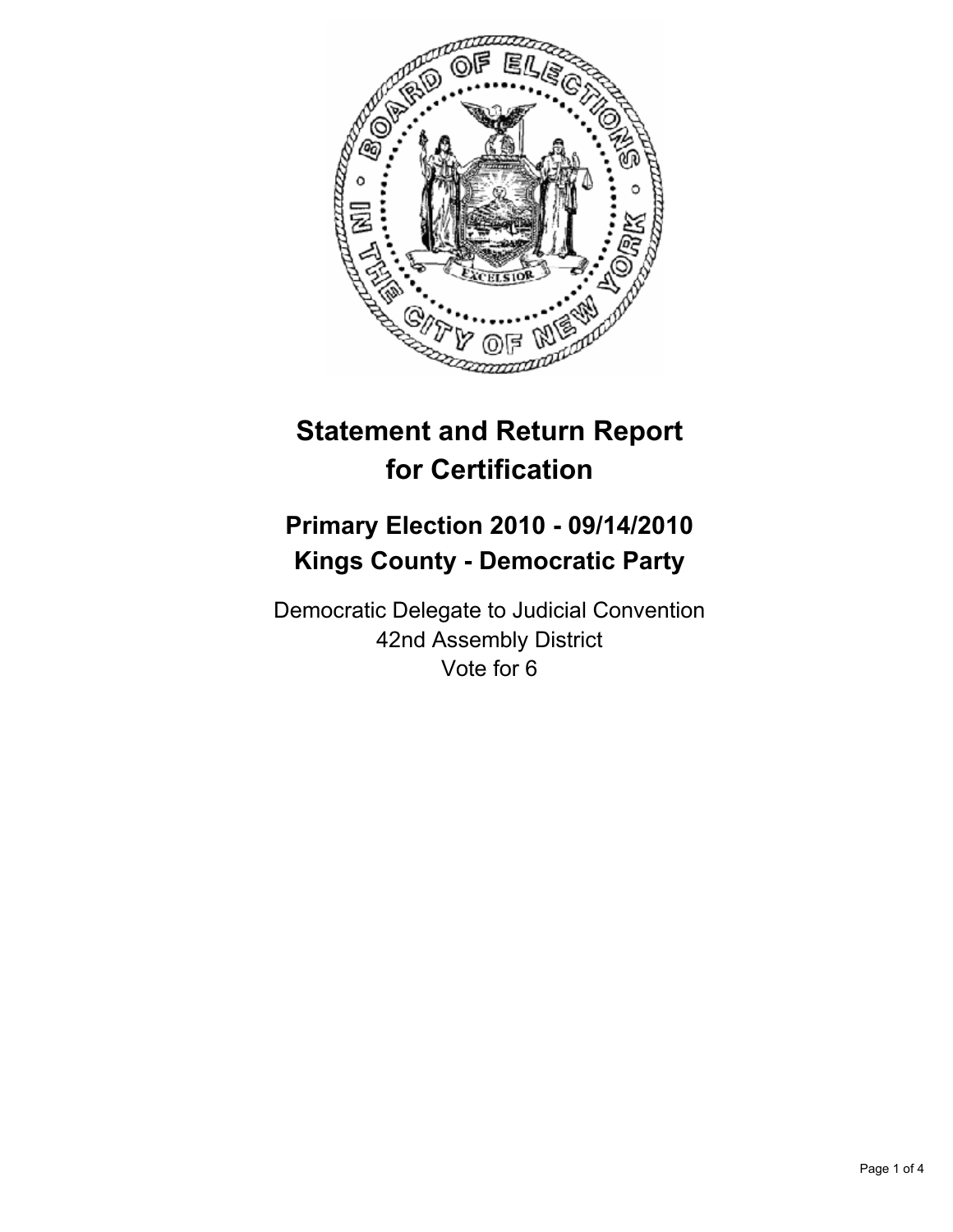

### **Assembly District 42**

|                                 | 1              |
|---------------------------------|----------------|
| ALEX GOLDENBINE (WRITE-IN)      |                |
| ANDREW HERECI (WRITE-IN)        | 1              |
| ARODAS JACO (WRITE-IN)          | 1              |
| <b>BOB NEWMAN (WRITE-IN)</b>    | 1              |
| BRAD ANDERSON (WRITE-IN)        | 1              |
| CANDIDATO ANOTADO (WRITE-IN)    | 1              |
| CARLOS OTLACIO (WRITE-IN)       | 1              |
| ED TOWNS (WRITE-IN)             | 1              |
| EDOLPHUS TOWNS (WRITE-IN)       | 1              |
| ERIC ADAMS (WRITE-IN)           | 3              |
| ERIC R. DIAS (WRITE-IN)         | 1              |
| ERIC SCHM (WRITE-IN)            | 1              |
| FANCINE KATZ (WRITE-IN)         | 1              |
| <b>GENE RUSANOFF (WRITE-IN)</b> | 1              |
| IRIS SCOTT (WRITE-IN)           | 1              |
| KEVIN PARKER (WRITE-IN)         | 4              |
| LISA KUTLIN (WRITE-IN)          | 1              |
| LODNEYE BICHETTE (WRITE-IN)     | 1              |
| MARK FRIEDMAN (WRITE-IN)        | $\overline{2}$ |
| MARLENE COOPERMAN (WRITE-IN)    | 1              |
| MARY HOBSON (WRITE-IN)          | 1              |
| NICK DEMY (WRITE-IN)            | 1              |
| RICHARD COOPERMAN (WRITE-IN)    | 1              |
| ROBERT NEWMAN (WRITE-IN)        | 1              |
| SEAN COFFEY (WRITE-IN)          | 1              |
| SHELDON SILVER (WRITE-IN)       | 1              |
| TESSA VEIVS (WRITE-IN)          | 1              |
| YVETTE CLARK (WRITE-IN)         | 1              |
| YVETTE CLARKE (WRITE-IN)        | 1              |
| ZENOBIA MCNALLY (WRITE-IN)      | 1              |
| <b>Total Votes</b>              | 15,249         |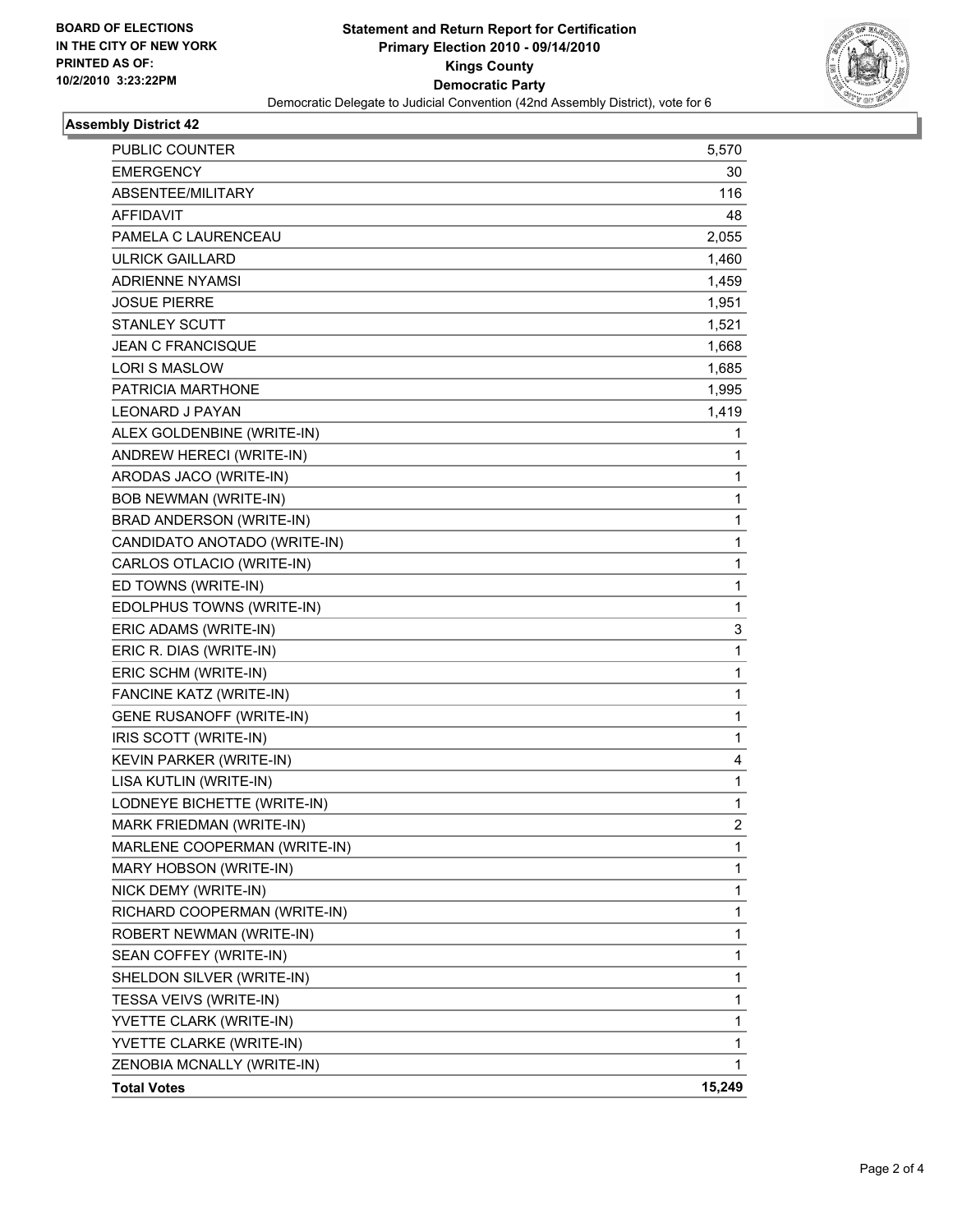

#### **Total for Democratic Delegate to Judicial Convention (42nd Assembly District) - Kings County**

| <b>PUBLIC COUNTER</b>           | 5,570       |
|---------------------------------|-------------|
| <b>EMERGENCY</b>                | 30          |
| ABSENTEE/MILITARY               | 116         |
| <b>AFFIDAVIT</b>                | 48          |
| PAMELA C LAURENCEAU             | 2,055       |
| <b>ULRICK GAILLARD</b>          | 1,460       |
| <b>ADRIENNE NYAMSI</b>          | 1,459       |
| <b>JOSUE PIERRE</b>             | 1,951       |
| <b>STANLEY SCUTT</b>            | 1,521       |
| <b>JEAN C FRANCISQUE</b>        | 1,668       |
| <b>LORI S MASLOW</b>            | 1,685       |
| PATRICIA MARTHONE               | 1,995       |
| <b>LEONARD J PAYAN</b>          | 1,419       |
| ALEX GOLDENBINE (WRITE-IN)      | 1           |
| ANDREW HERECI (WRITE-IN)        | 1           |
| ARODAS JACO (WRITE-IN)          | 1           |
| <b>BOB NEWMAN (WRITE-IN)</b>    | 1           |
| BRAD ANDERSON (WRITE-IN)        | $\mathbf 1$ |
| CANDIDATO ANOTADO (WRITE-IN)    | 1           |
| CARLOS OTLACIO (WRITE-IN)       | 1           |
| ED TOWNS (WRITE-IN)             | 1           |
| EDOLPHUS TOWNS (WRITE-IN)       | 1           |
| ERIC ADAMS (WRITE-IN)           | 3           |
| ERIC R. DIAS (WRITE-IN)         | $\mathbf 1$ |
| ERIC SCHM (WRITE-IN)            | 1           |
| FANCINE KATZ (WRITE-IN)         | 1           |
| <b>GENE RUSANOFF (WRITE-IN)</b> | 1           |
| IRIS SCOTT (WRITE-IN)           | 1           |
| KEVIN PARKER (WRITE-IN)         | 4           |
| LISA KUTLIN (WRITE-IN)          | $\mathbf 1$ |
| LODNEYE BICHETTE (WRITE-IN)     | 1           |
| MARK FRIEDMAN (WRITE-IN)        | 2           |
| MARLENE COOPERMAN (WRITE-IN)    | 1           |
| MARY HOBSON (WRITE-IN)          | 1           |
| NICK DEMY (WRITE-IN)            | 1           |
| RICHARD COOPERMAN (WRITE-IN)    | 1           |
| ROBERT NEWMAN (WRITE-IN)        | 1           |
| SEAN COFFEY (WRITE-IN)          | 1           |
| SHELDON SILVER (WRITE-IN)       | 1           |
| TESSA VEIVS (WRITE-IN)          | 1           |
| YVETTE CLARK (WRITE-IN)         | 1           |
| YVETTE CLARKE (WRITE-IN)        | 1           |
| ZENOBIA MCNALLY (WRITE-IN)      | 1           |
| <b>Total Votes</b>              | 15,249      |